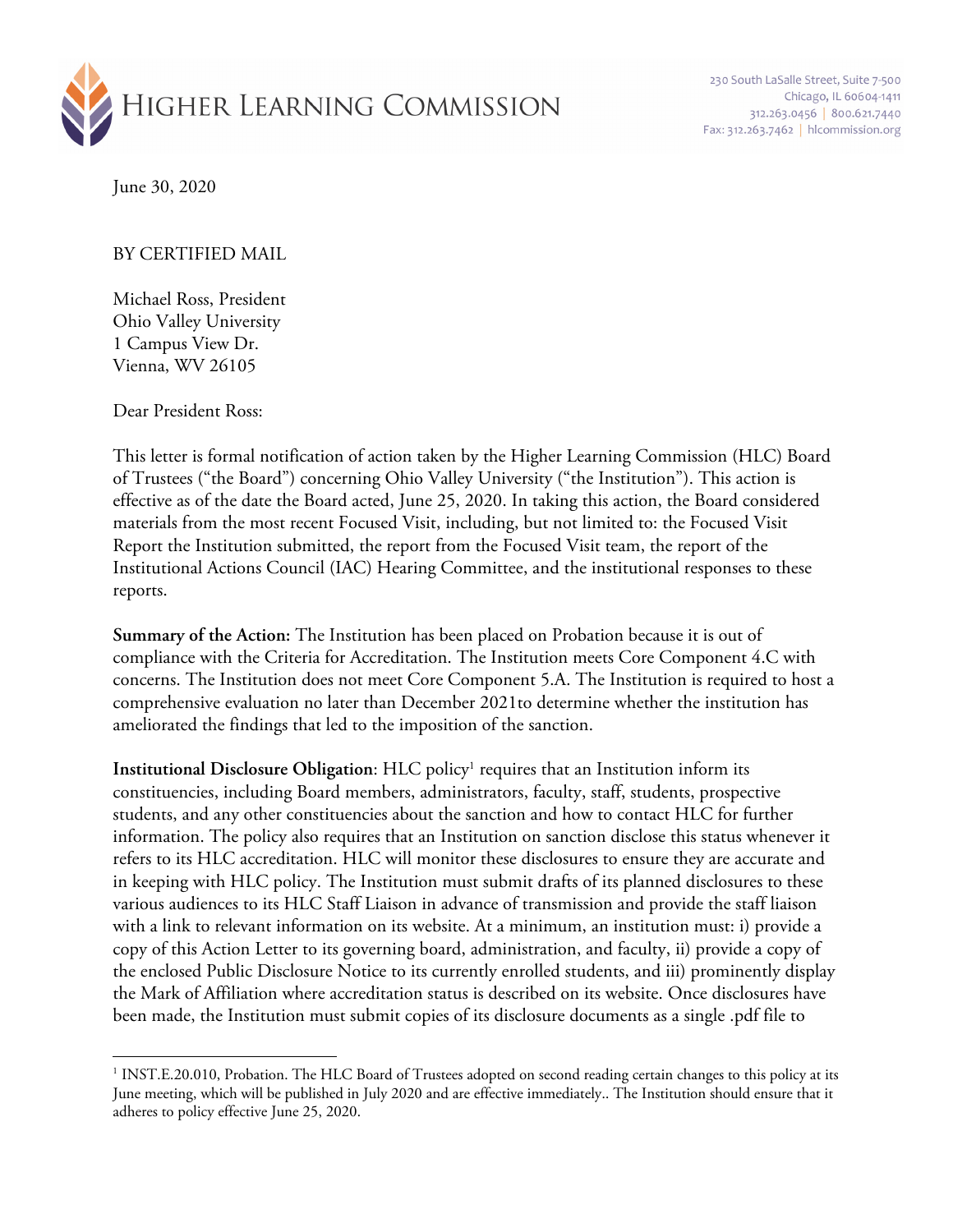disclosures@hlcommission.org no later than seven (7) business days following receipt of this Action Letter. HLC will retain this information as part of the Institution's record.

**Provisional Plan:** HLC policy2 also requires that the Institution file a Provisional Plan with HLC for review and approval by the Institutional Actions Council according to HLC's substantive change procedures. This Provisional Plan must comport with HLC's requirements for Provisional Plans. 3 The Institution should submit its Provisional Plan no later than 90 calendar days from the date of this letter.

## **Board Rationale**

The Board based its action on the following findings made with regard to the Institution as well as the entire record before the Board:

Ohio Valley University meets, but with concerns, Criterion Four, Core Component 4.C, "the institution demonstrates a commitment to educational improvement through ongoing attention to retention, persistence, and completion rates in its degree and certificate programs," for the following reasons:

- The Institution continues to report enrollment declines as related to retention. The Institution showed a 55% overall retention rate fall-to-fall in 2019 after averaging a 70% overall retention rate fall-to-fall for five of the preceding six years. In addition, from fall 2019 to spring 2020 undergraduate enrollment declined by 17%.
- An interim report submitted to HLC in spring 2019 planned for an increase in the retention rate by fall 2019, but the Institution failed to meet the goals outlined in the plan.
- The Institution launched an Enrollment Management Council in October 2019, one month prior to the peer review team visit, and although the Council devised several action steps, it lacked any awareness of retention and completion goals at the time of the visit.
- Total head count for spring 2020 was 233 students. The Institution projects an increase in enrollment without sufficient evidence of strategies that can lead to improvement.
- The Institution continues to place heavy emphasis on enrolling student athletes with 226 slots available on athletic rosters. Current goals indicate a projected 25-45 returning nonathlete students and 60 new non-athlete students. Given the current pandemic and questions about athletic training and competition, the Institution's reliance on a high percentage of student athletes is cause for concern.
- While the Institution has adopted a plan and undertaken several initiatives in recent

<sup>2</sup> INST.E.20.010, Probation. The HLC Board of Trustees adopted on second reading certain changes to this policy at its June 2020 meeting, which will be published in July 2020 and are effective immediately. The Institution should ensure that it adheres to policy effective June 25, 2020.

<sup>&</sup>lt;sup>3</sup> FDCR.B.10.010, Commission Approval of Institutional Teach-Out Arrangements. The HLC Board of Trustees adopted on second reading certain changes to this policy at its June 2020 meeting, which will be published in July 2020 and are effective immediately. The Institution should ensure that it adheres to policy effective June 25, 2020.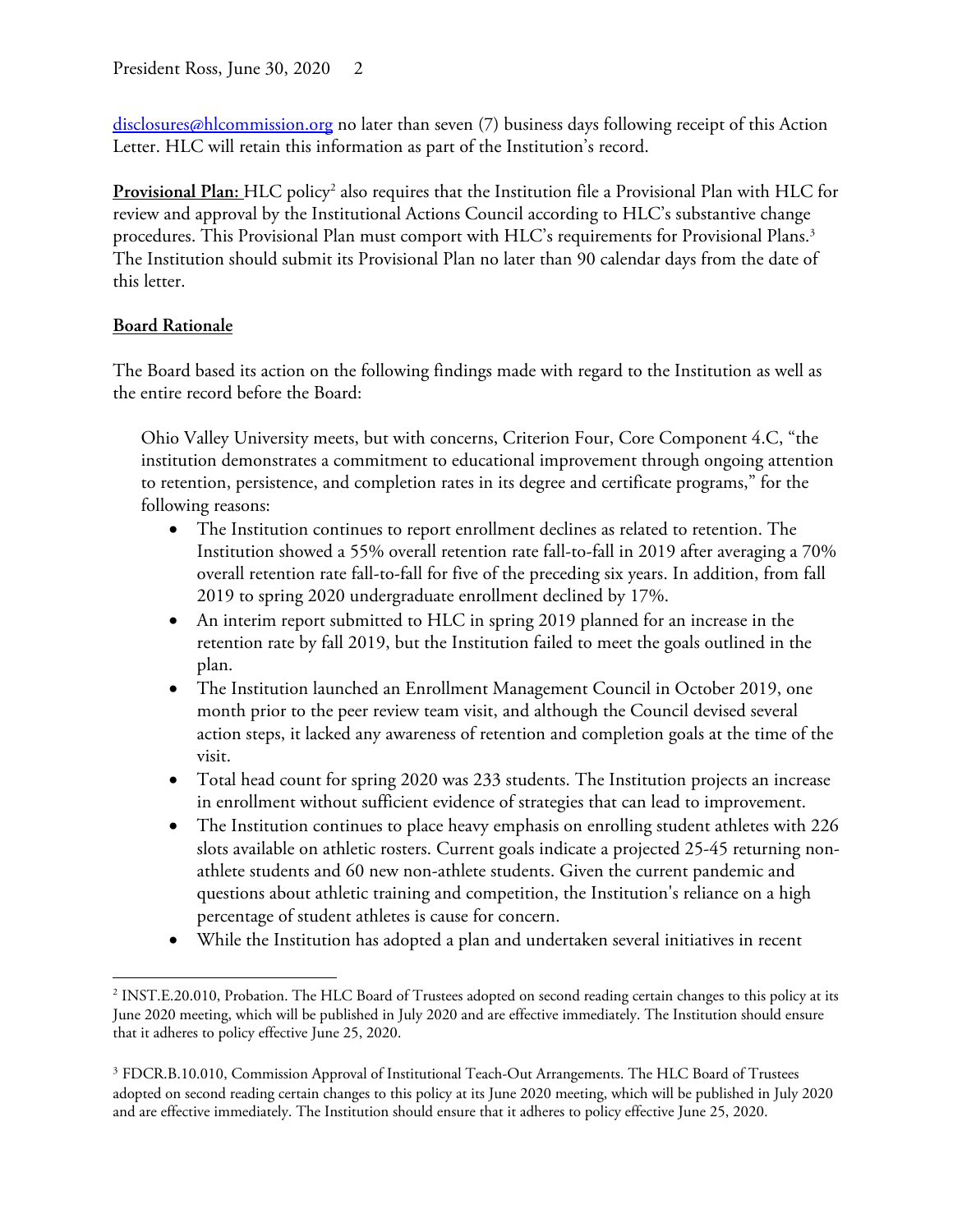months, it has not succeeded in halting the decline of its retention, persistence, and completion rates.

The Institution does not meet Criterion Five, Core Component 5.A, "the institution's resource base supports its current educational programs and its plans for maintaining and strengthening their quality in the future," for the following reasons:

- The ongoing enrollment decline has negatively impacted the financial health of the Institution. Given the current pandemic, there is no strong evidence that the Institution will be able to meet its projected goal of 350 students for fall 2020. A review of U.S. Department of Education Composite Scores for the last four years range from -0.3 to -1.0. The Institution's scores have been "below the zone" for the last eleven years. The Institution projects a significant increase in the score for 2019- 2020 due to the transfer of a large asset, but this may not occur until the conclusion of the fiscal year.
- The Institution's net assets for 2019 were -\$4.7 million. Historically, there has been no single year with positive net assets between 2014 and 2019. The Institution's unrestricted net assets are currently at -\$9.4 million.
- The 2018 and 2019 financial audit statements indicate the independent auditors' concern about the Institution's ability to continue as a going concern due to the combination of operating losses and operations using cash flows instead of generating cash flows.
- The Institution entered into four bond agreements in 2007 for a total of \$17,780,000. The balance had declined to \$14,841,000 by 2018. In fall 2019, it made only one of its four scheduled payments by paying the interest on the series A bonds, but paid no interest on the series B, C or D bonds, and paid no principal on the series D bonds.
- The Institution entered into a one-year forbearance agreement in March 2020 in order to restructure the bond debt. While this action provides time to continue negotiations, it does not guarantee a more favorable result after one year. A large portion of the Institution's annual revenue will go to servicing debt with \$1.1 million of interest.
- Negotiations are also underway regarding a bond issue of which the Institution is the guarantor of a \$5.2 million bond on behalf of the ACE Educational Foundation.
- While the Institution has a coal lease on its books with an approximate value of \$15 million, there is no definitive timeline for when the reserves would be mined, and recent projections indicate activity will not begin until 2026, at the earliest.
- In May 2020, the Institution entered into an agreement in principle for the conveyance of coal reserves. The donation could provide for approximately 750,000,000 tons of mineable coal with an estimated appraised value of approximately \$2.5 million as determined by the West Virginia State Tax Department. Documentation indicated that part of this gift may be exchanged in order to be released from the bond guarantee for the ACE Educational Foundation.
- While the coal reserves provide a revenue opportunity, it is not projected that revenue will be produced within the next five years to support the Institution's weak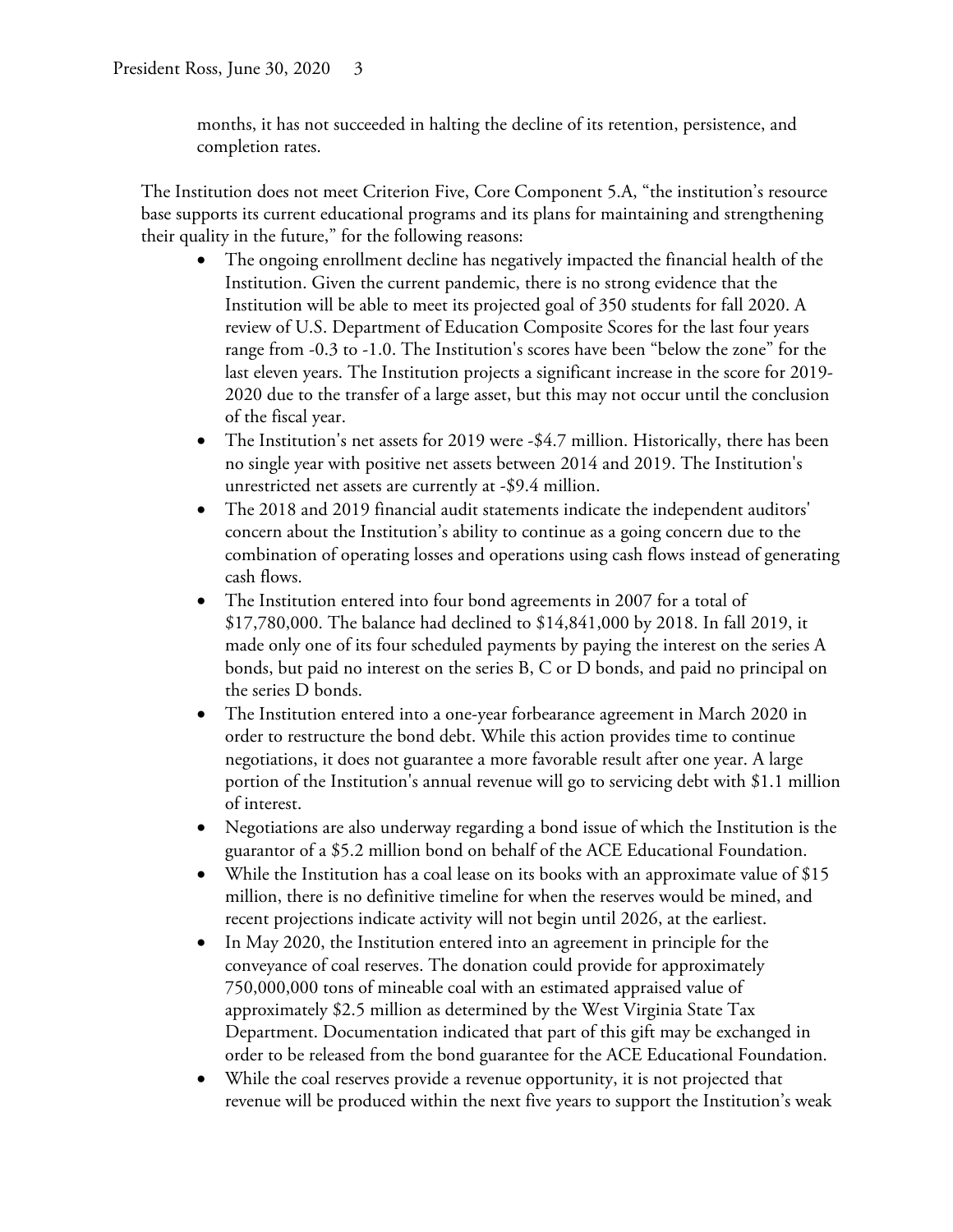financial condition.

The Board of Trustees of the Higher Learning Commission has determined based on the preceding findings and the evidence in the record that the Institution has demonstrated that it is not in compliance with the Criteria for Accreditation and should therefore be placed on Probation.

## **Next Steps in the HLC Review Process**

**Assurance Filing:** The Board required that the Institution submit an Assurance Filing no later than October 1, 2021, or at least eight weeks prior to the comprehensive evaluation, providing evidence that the Institution has ameliorated the findings of noncompliance identified in this action that resulted in the imposition of Probation and the findings of Met with Concerns, and providing evidence that the Institution meets the Criteria for Accreditation, Federal Compliance Requirements, and any cited Assumed Practices (if applicable).

**Comprehensive Evaluation:** The Institution will host a comprehensive evaluation no later than December 2021 to enable a team of peer reviewers to determine whether the Institution has ameliorated the findings of noncompliance that led to the imposition of Probation and whether the Institution otherwise meets the Criteria for Accreditation, and to make a recommendation about whether the Board should remove Probation or take other action.

**Board Review:** The Board will review the documents associated with the evaluation at its June 2022 meeting to determine whether Probation shall be removed, or if the Institution has not provided sufficient evidence of amelioration as noted above, whether other action should be taken, up to and including withdrawal of accreditation.

## **HLC Disclosure Obligations**

The Board action resulted in changes that will be reflected in the Institution's Statement of Accreditation Status as well as the Institutional Status and Requirements Report. The Statement of Accreditation Status, including the dates of the last and next comprehensive evaluation visits, will be posted to the HLC website.

In accordance with HLC policy,<sup>4</sup> information about this action is provided to members of the public and to other constituents in several ways. This Action Letter and the enclosed Public Disclosure Notice will be posted to HLC's website not more than one business day after this letter is sent to the Institution. Additionally, a summary of Board actions will be sent to appropriate state and federal agencies and accrediting associations. This summary also will be published on HLC's website. The summary will include this HLC action regarding the Institution.

<sup>4</sup> INST.G.10.010, Management of Commission Information; COMM.A.10.010, Commission Public Notices and Statements